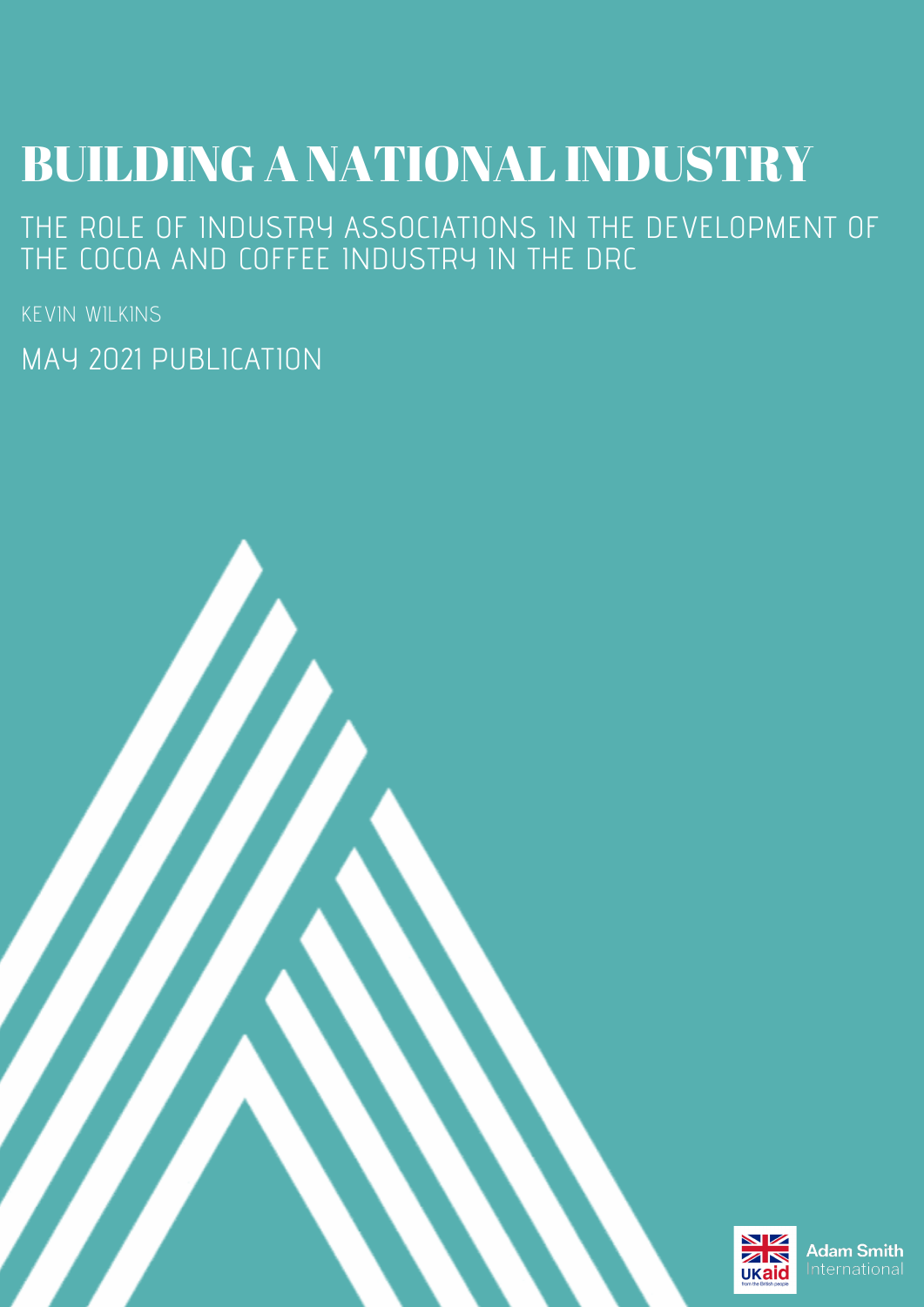# **Building a National Industry**

# **The Role of DRC Cocoa and Coffee Industry Associations in Industry Development**

Kevin Wilkins, ÉLAN RDC

## **Contents**

| <b>Executive Summary</b>                   | $\mathcal{P}$ |
|--------------------------------------------|---------------|
| <b>Industry Challenges</b>                 | 3             |
| Emergence of Industry Collaboration        | 6             |
| DRC Cocoa and Coffee Industry Associations | 7             |
| <b>Industry Association Achievements</b>   |               |
| Conclusion                                 | 13            |

# **Glossary of Industry Associations and Government Entities Involved in the Congolese Cocoa and Coffee Sectors**

Industry Associations (in alphabetical order):

- African Fine Coffees Association DRC Chapter (AFCA RDC)
- Association des Exportateurs des Café de Goma (ASECAG)
- Association des Exportateurs du Cacao Café de la RD Congo (ASSECCAF)
- Conseil Interprofessionnel pour l'Promotion de l'Agriculture (CIPA)
- Fédération des Entreprises du Congo (FEC) Comité Professionnel Café & Cacao
- Femmes Congolaises dans le Café & Cacao (IFCCA)

Government Entities (in alphabetical order):

- Direction Générale des Douanes et Accises (DGDA)
- Direction Générale des Recettes Administratives (DGRAD)
- l'Office National des Produits Agricoles (ONAPAC), formerly known as l'Office National du Café (ONC)
- Ministère de l'Agriculture et du Développement Rural
- Ministère de l'Agriculture, Pêche et Elevage;
- Ministère des Finances
- Ministère du Commerce Extérieur;
- Office Congolais de Contrôle (OCC)
- Office de la Gestion de Fret Multimodal (OGEFREM)
- Office National des Produits Agricoles du Congo (ONAPAC)
- Service de Quarantaine Animale et Végétale (SQAV)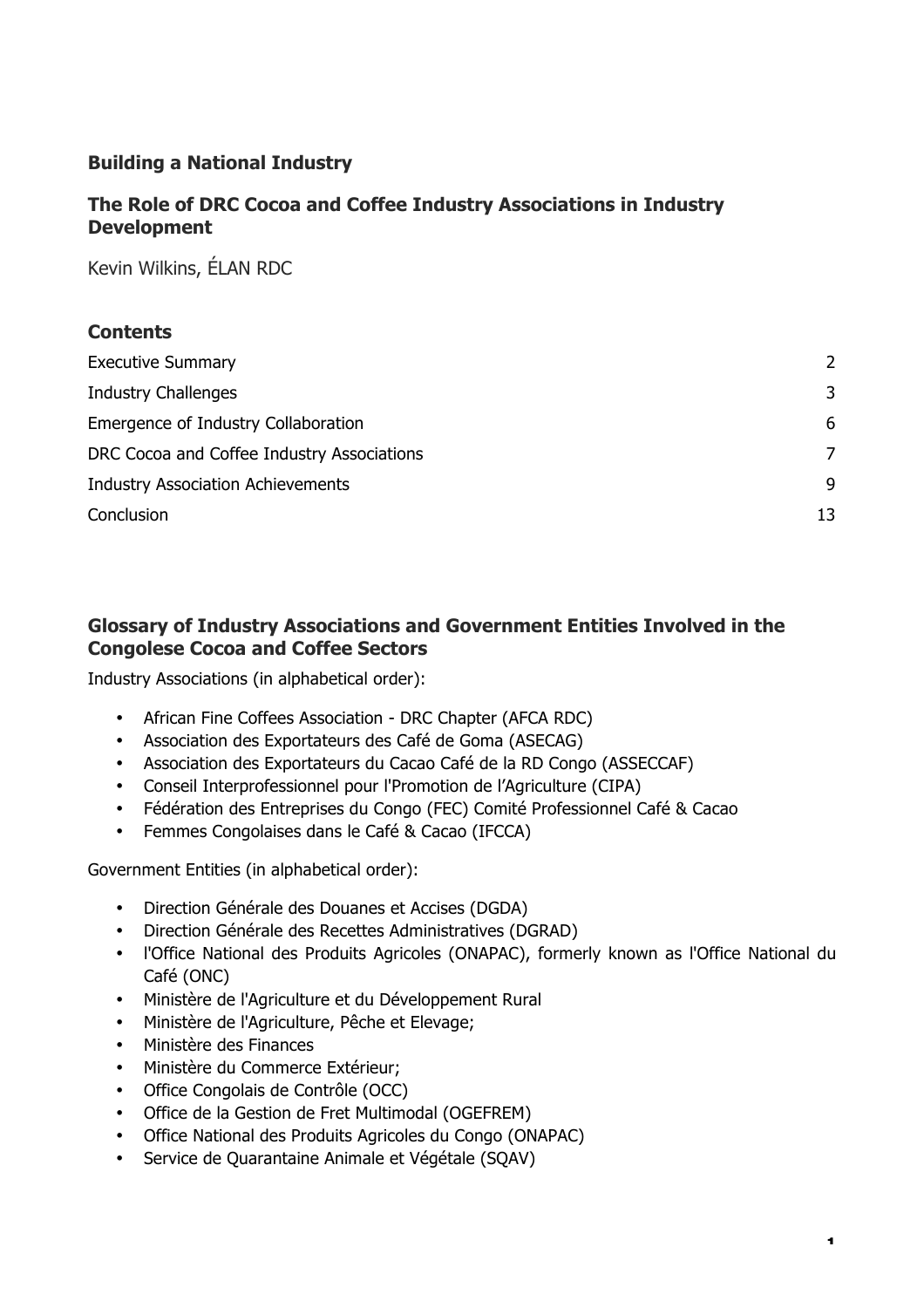# **Executive Summary**

Coffee and cocoa from the Democratic Republic of Congo are internationally renowned for their high quality and robust flavour. The industry is also an important economic driver in Congo. In North and South Kivu, an estimated 250,000 coffee farmers and 65,000 cocoa farmers rely on specialty crops as their primary source of income.<sup>1</sup> Coffee and cocoa are also valued sources of revenue for many government regulators and bodies.

Not long ago, however, Congo's coffee and cocoa industry was in peril. After two decades of underinvestment, conflict and high perceived risk, participation in the industry as well as overall production declined significantly between the 1990s and 2000s. In 1990, Congolese coffee exports totalled 120,000 metric tonnes (MT). By the early 2000s, though, coffee exports plunged to 5,000 MT<sup>2</sup> while cocoa production declined to only 600 MT.<sup>3</sup>

In recent years, spurred by renewed buyer interest, the industry has led efforts to return Congolese coffee and cocoa to greater prosperity through collective action. DRC's exporters started to organise in order to reduce their individual exposure to historically poor and negative government engagement. Moreover, realizing the value of strength in numbers, learning from approaches in other countries<sup>4</sup>, and with assistance from development partners such as ÉLAN RDC, buyers also began to collaborate more closely, now approaching previously ineffectual, poorly coordinated industry investment in partnership.

The emergence of a stronger and more organised Congolese coffee and cocoa industry that advocates and supports reform collectively has already resulted in significant growth and a rebound in regulated coffee and cocoa exports in recent years. On the heels of the execution of major tax reform legislation (ministerial Decree 029 Article 73 in late 2015), exports dramatically increased, when during the 2015/2016 season, 11,391 MT of coffee and 11,076 MT of cocoa were *officially* exported. In addition, during the same period, exports of specialty grade coffee (K3) containers (19.2 MT) surged from 21.64 in 2014 to 39.12 in 2017, ushering in a new wave of buyers representing Asian, European and North American markets.<sup>5</sup>

 $1$  ÉLAN RDC 2015 Annual Report and 2016 Business Plan

<sup>&</sup>lt;sup>2</sup> Beyond Borders Projects, Final Report, Finding Perception Research, Proposed Next Steps, Marketing Action Plan, ÉLAN RDC, June 2016

 $3$  ÉLAN RDC 2015 Annual Report and 2016 Business Plan

<sup>4</sup> Ethiopian Coffee Exporters' Association (ECEA), Conselho dos Exportadores de Café do Brasil (CeCafé), Coffee Exporters Association Guatemala, Association of Indonesian Coffee Exporters

<sup>&</sup>lt;sup>5</sup> African Coffee Roasters, Atlas Coffee Importers, Colruyt Group, Counter Culture, Equal Exchange, Falcon Coffees, Higher Grounds Trading Co., Kivu Coffee, Let Sequoia, Olam Specialty Coffee, Peet's Coffee, Starbucks, Strauss Coffee, Trabocca, Tropicore, Twin Trading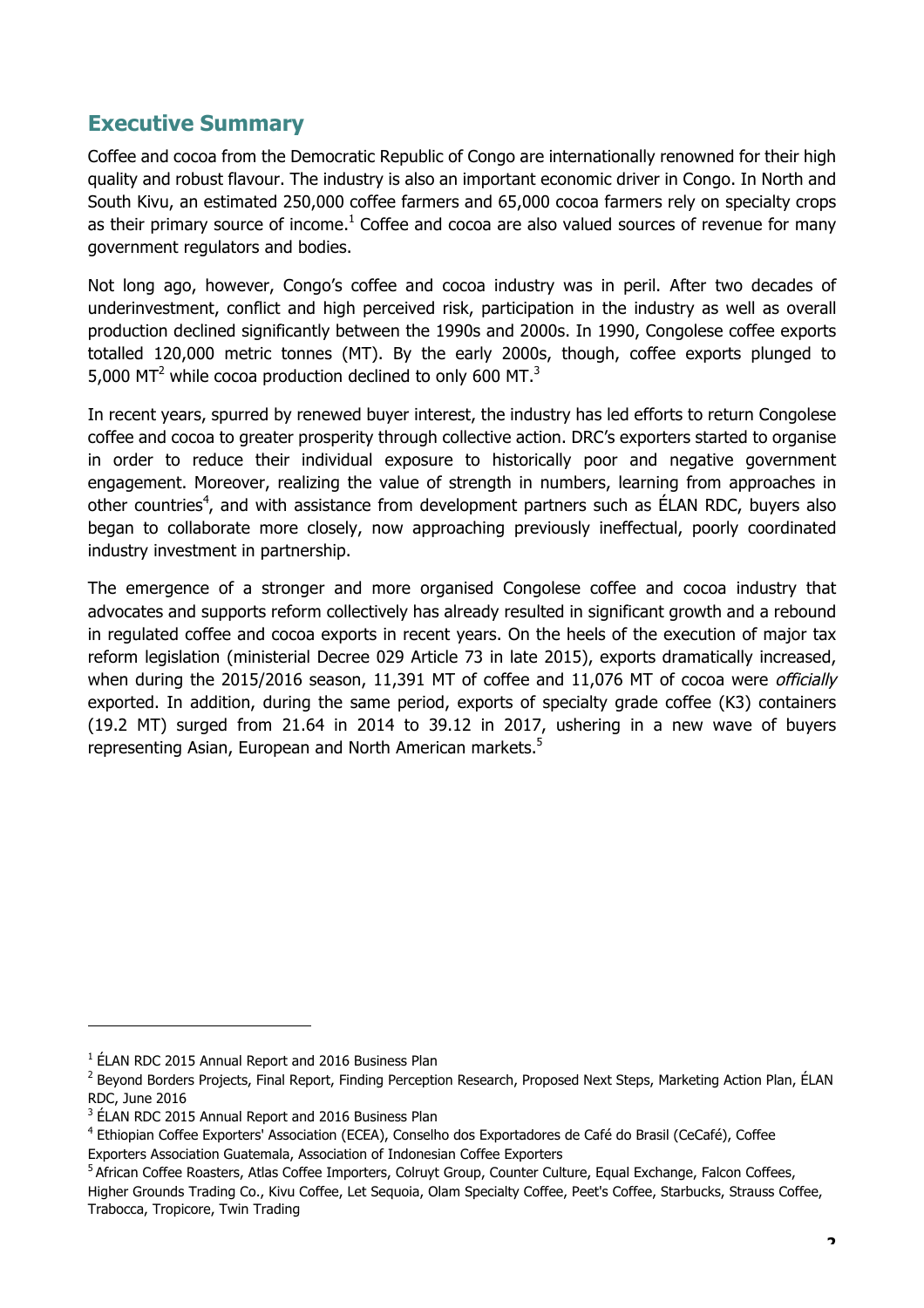#### **Table 1. Snapshot of Current DRC Cocoa and Coffee Industry**

| <b>Formal Export Taxes for Services Rendered</b>                                                                                   | 2014                     | 2018                          |
|------------------------------------------------------------------------------------------------------------------------------------|--------------------------|-------------------------------|
| Government Agencies Export Tax (DGRAD, DGDA, OCC, OGEFREM)                                                                         | 3.50%                    | 0.25%                         |
| Informal Taxes and Fees Levied per Lot (est.)                                                                                      | \$821.82                 | \$299.82                      |
| <b>Active Industry Associations</b>                                                                                                | 1 <sup>6</sup>           | $\Delta^7$                    |
| Average Free on Board (FOB) commercial grade K4 (home processed<br>parchment) pricing accounting for "Congo Discount" <sup>8</sup> | $USD -0.12$ to<br>$-0.7$ | $USD -0.5$ to<br>Level Market |

# **Industry Challenges**

Congo's unique coffee and cocoa profile and high production potential have earned the country the title of the "final frontier" among an ever-increasing circle of buyers. For many, Congo has long been seen as an attractive opportunity for enterprising buyers and exporters despite the industry's underperformance and risk profile throughout the 1990s and 2000s.

In order to fully capitalize on the opportunity, significant and coordinated industry-wide effort was required to address numerous and complex constraints that challenged industry and its performance.

## **High Formal and Informal Taxes**

For years, Congolese exports suffered from prohibitively high tax rates imposed on agricultural products by the Direction Générale des Douanes et Accises (DGDA), the Direction Générale des Recettes Administratives (DGRAD), the Office Congolais de Contrôle (OCC), the Office de la Gestion de Fret Multimodal (OGEFREM), and the Office National des Produits Agricoles (ONAPAC), formerly known as the Office National du Café (ONC).

In addition to high formal rates, operators faced countless checkpoints requiring multiple forms of overlapping administration and roadblocks imposed by the military along key export routes – reported to cost trucking companies over \$1.5 million in fees each year. At the time that these figures were captured, exporters and transport firms engaged in the shipment of coffee from North and South Kivu reported that, in addition to operating and licensing costs, and statutorily regulated taxes and fees, they faced multiple roadblocks staffed by officials requiring payment in order to assure timely exports. Administrative procedures imposed by regulatory authorities and government officials required as many as 57 signatures and 7 stamps. The same group reported that exports took as many as 15 working days for most Eastern borders.

Table 2 provides a snapshot of findings from ÉLAN RDC's 2014 report detailing taxation along the coffee value chain at various points.

In addition to high formal rates, operators faced countless checkpoints requiring multiple forms of overlapping administration and roadblocks imposed by the military along key export routes –

<sup>6</sup> African Fine Coffees Association (AFCA) DRC Chapter

<sup>7</sup> African Fine Coffees Association (AFCA) DRC Chapter, Association des Exportateurs du Cacao Café de la RD Congo (ASSECCAF), Initiative des Femmes Congolaises dans le Café & Cacao (IFCCA), Comité Professionnel Café & Cacao/ Fédération des Entreprises du Congo (FEC)

<sup>&</sup>lt;sup>8</sup> Buyer Logic/Reasoning: (1) Lack of preparation and consistent quality from shipment to shipment: This is attributed to poor processing/dry milling facilities; (2) Late deliveries: This is attributed to the lack of containers and DRC's capacity to get trucks on the road, and when they are, on good roads at that. In order for this to work, logistics companies need to get trucks out, load coffee and then get it all to the port on time in order to get on the vessel and meet the narrow window that remains after slowdowns—of which there are too many.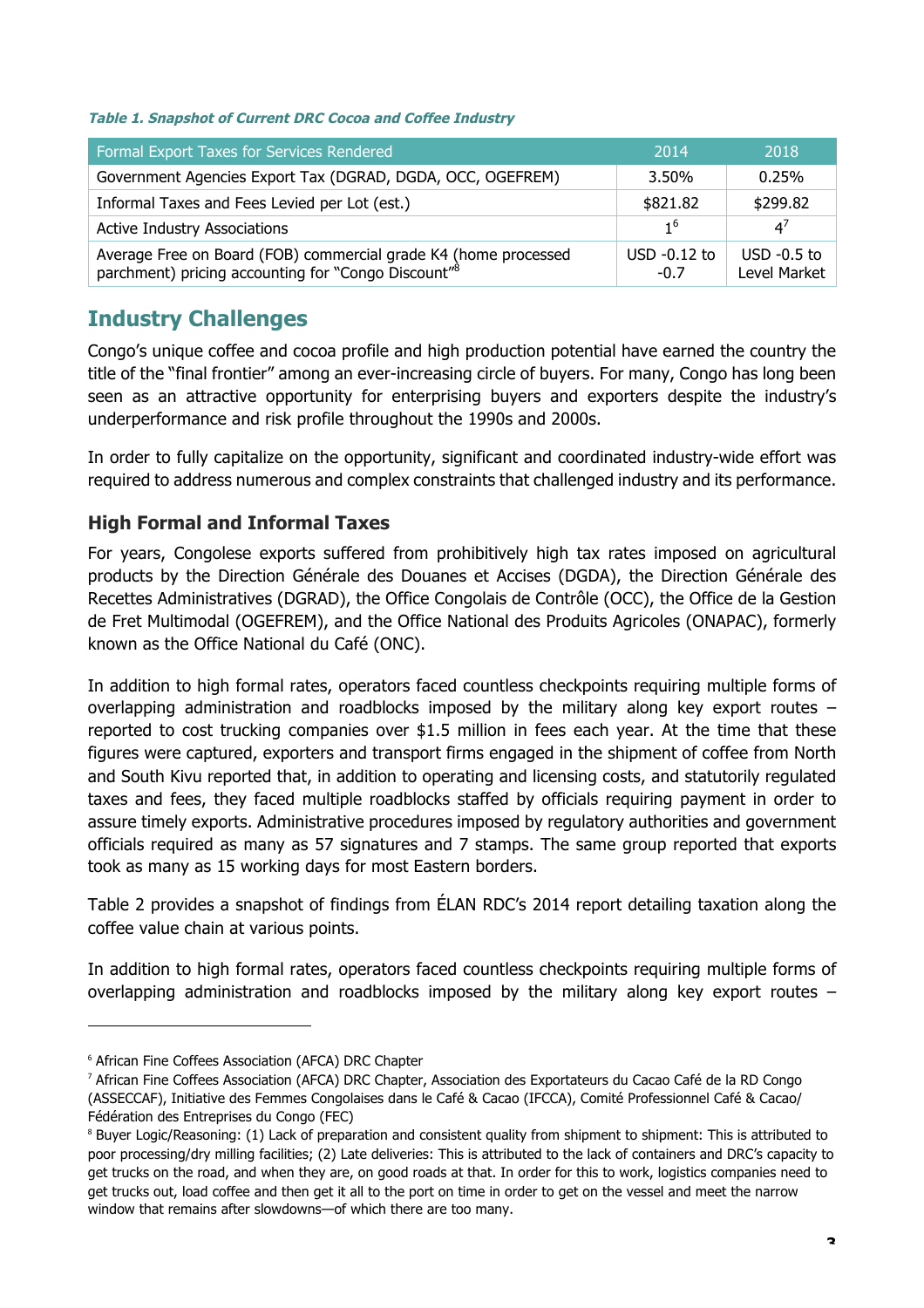reported to cost trucking companies over \$1.5 million in fees each year.<sup>9</sup> At the time that these figures were captured, exporters and transport firms engaged in the shipment of coffee from North and South Kivu reported that, in addition to operating and licensing costs, and statutorily regulated taxes and fees, they faced multiple roadblocks staffed by officials requiring payment in order to assure timely exports. Administrative procedures imposed by regulatory authorities and government officials required as many as 57 signatures and 7 stamps. The same group reported that exports took as many as 15 working days for most Eastern borders.

| <b>Fees</b>                                                     | <b>South Kivu</b> | <b>North Kivu</b> |  |
|-----------------------------------------------------------------|-------------------|-------------------|--|
| Ad Valorem Charges (% of Mercurial Value)                       |                   |                   |  |
| Office National des Produits Agricoles (ONAPAC) Arabica/Robusta | 3.5%/4.5%         | 3.5%/4.5%         |  |
| Office Congolais de Contrôle (OCC)                              | 1%                | 1% (Goma 1.2%)    |  |
| Export Customs Duty (DGDA)                                      | $1\%$             | $1\%$             |  |
| Electronic Administration/Information Fees (DGRAD)              |                   |                   |  |
| a. African Union Financial Services (AUFS)                      |                   | 0.25%             |  |
| b. Redevance Rémunératoire Informatique                         | 0.50%             | 0.25%             |  |
| OGEFREM Commission (+VAT)                                       | 0.58%             | 0.58%             |  |
| Coffee Evacuation Tax (Provincial Min. of Agriculture)          |                   | $1\%*$            |  |
| <b>Fixed Charges</b>                                            |                   |                   |  |
| Coffee Evacuation Tax (Provincial Min. of Agriculture)          | $$250/lot**$      |                   |  |
| Sanitary and Phytosanitary Fee                                  | \$60/lot          | \$88/lot          |  |
| Plant Health and Certificate of Origin (COA) Verification       | \$100/lot         | $$0.01/kg*$       |  |

#### **Table 2. Fee Percentages of FOB Value for Coffee Exports (2014)**

\* Exporters report with some inconsistency

\*\* In South Kivu, this charge is reported as a lump sum fee of \$250/lot

Source: Field interviews

In 2014, when combined, formal and informal taxes levied typically exceeded 14%<sup>10</sup>. Together, they were estimated to cost an additional \$822 per container—a rate that not only was disputed due to the disparity between the quality of services provided and their associated costs, but also considerably hampered DRC's position as a competitive player within the global marketplace.

#### **Table 3. Regulatory bodies and taxes for the coffee and cocoa sector**

| <b>Regulatory Body</b>                                        | <b>Services provided</b>                                                                                                                  | % Tax for<br><b>Service (2014)</b> |
|---------------------------------------------------------------|-------------------------------------------------------------------------------------------------------------------------------------------|------------------------------------|
| Direction Générale des<br>Recettes Administratives<br>(DGRAD) | Oversees and bestows export authorizations, phytosanitary<br>inspections and quarantine.                                                  | $0.50\%$                           |
| Direction Générale des<br>Douanes et Accises<br>(DGDA)        | Manages and monitors imports and exports; collects customs<br>duties and port taxes; provides authorizations, seals and<br>verifications. | $1\%$                              |

<sup>9</sup> International Peace Information Service (IPIS): Roadblock Rebels: IPIS Maps Important Mechanism of Conflict Funding

in Central Africa (http://ipisresearch.be/2017/12/roadblock-rebels-ipis-maps-important-mechanism-conflict-funding-central-africa/)

<sup>&</sup>lt;sup>10</sup> ÉLAN RDC Impact of Taxation on DR Congo Coffee Exports (February 2014)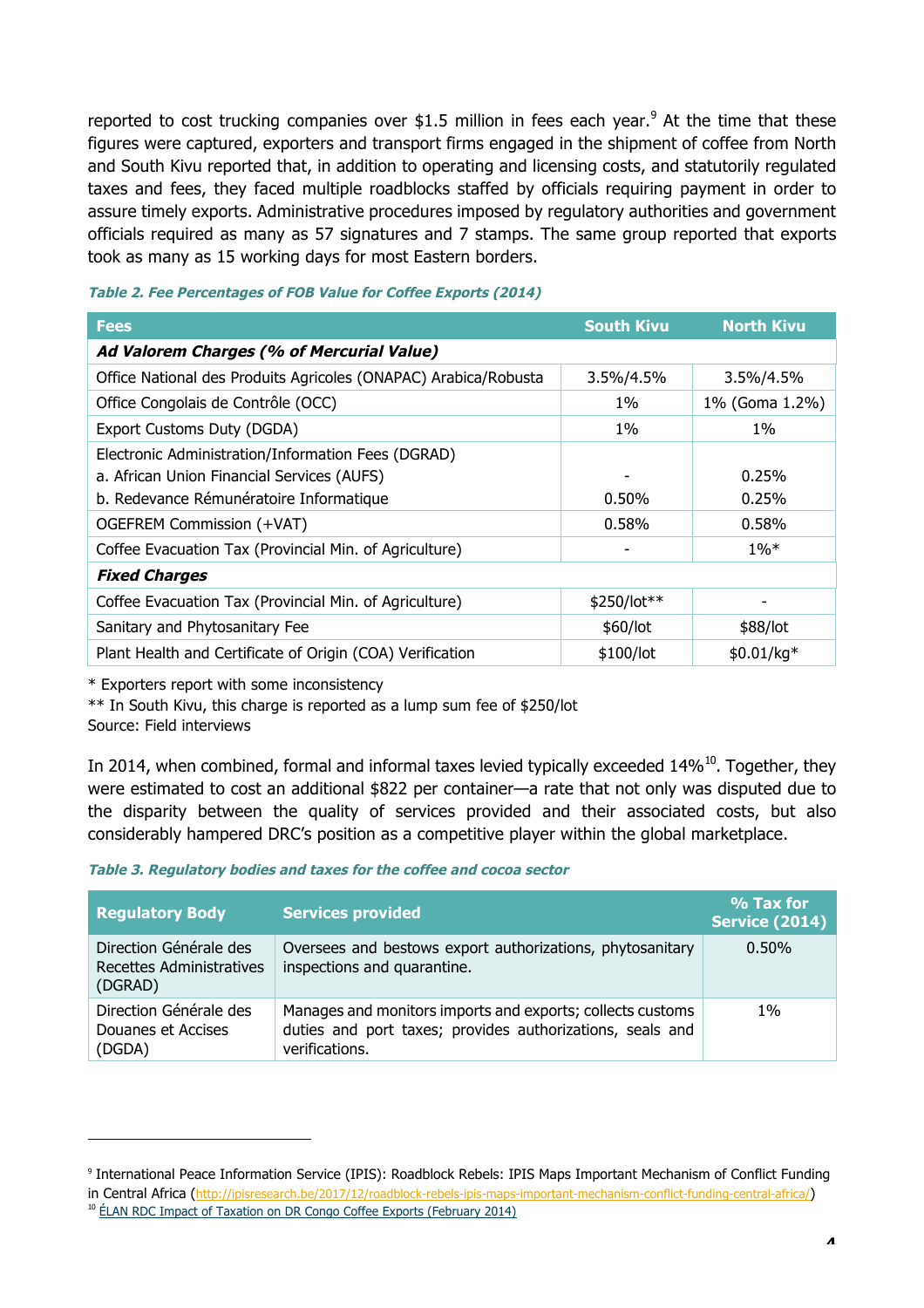| <b>Regulatory Body</b>                                                                               | <b>Services provided</b>                                                                                                                                                                                                                                                                                                                                                                                             | % Tax for<br><b>Service (2014)</b>             |
|------------------------------------------------------------------------------------------------------|----------------------------------------------------------------------------------------------------------------------------------------------------------------------------------------------------------------------------------------------------------------------------------------------------------------------------------------------------------------------------------------------------------------------|------------------------------------------------|
| Office Congolais de<br>Contrôle (OCC)                                                                | Controls quality, quantity, and inspection sampling; provide<br>inspection teams and transport; document and capture<br>delivery and CVE premiums; and manage the measurement<br>and production of trade statistics.                                                                                                                                                                                                 | $1\%$                                          |
| Office National des<br><b>Produits Agricoles</b><br>$(ONAPAC)$ – ex-Office<br>National du Café (ONC) | Provides extension staff and services for farmers; controls<br>quality, handling, processing and treatment of crops under<br>their charge; oversees collaboration of state services; and<br>ensure conformity to International Coffee Organization<br>standards and processes. Exacts commercial<br>and<br>administrative premiums for use of labs, inspectors and the<br>application of verification documentation. | Cocoa: $3\%$<br>Arabica: 3.5%<br>Robusta: 4.5% |
| Office de la Gestion de<br>Fret Multimodal<br>(OGEFREM)                                              | Provides access to national freight networks and movement<br>of goods; negotiates the application and control of transport<br>fees at borders; traces movement of goods; and provides<br>and maintains infrastructure, terminals and handling agents.                                                                                                                                                                | 0.58%                                          |

# **Cross-border and Regional Smuggling**

Vast amounts of Congolese cocoa and coffee are smuggled into neighbouring countries each season. Porous borders and inadequate enforcement enable DRC's crops to disappear from the books, while high taxes and pricing limited the attractiveness of the local market. This also leaves neighbours to reconcile cocoa and coffee export volumes that exceed local production figures. In primary production zones throughout DRC's eastern provinces of North and South Kivu and Ituri, it is estimated that nearly 70% of the Congolese coffee crop is smuggled into Rwanda and Uganda.<sup>11</sup> In western production zones throughout Kongo Central and Equateur, where investments and regenerative efforts have nurtured trees back to health and brought producers back to cocoa, surveys conducted by the Provincial Ministry of Agriculture estimate that nearly 50% of what is produced is smuggled out of the DRC through the Republic of Congo, eventually making its way to Cameroon or Côte d'Ivoire.

Beyond international boundary lines, the internal movement of crops further challenges the industry. Exporters, bundlers and producers add value by positioning their lots as closely as possible to locations with the most competitive price offerings. These typically include coffee washing stations, box cocoa fermentation units or centralised collection points. This distorts the market, crediting one province over another, and blurring production volume figures as well as the understanding of distinct characteristics and profiles of crops. For example, some estimates suggest that nearly 80% of Ituri's cocoa and coffee exports pass through North Kivu.<sup>12</sup>

## **Limited and Inaccurate Market Information**

-

Poor and inaccurate industry data has distorted the market and limited potential. Data reported by the government to global industry bodies, including the International Coffee Organization (ICO) and International Cocoa Organization (ICCO), has long fallen short of any standard of accuracy. What is shared is also often slow to emerge. The lack of reliable production and export data coupled with inconsistent reporting has confused markets and buyers for years. Those that entered were forced to invest in the arduous process of mining information they needed in order to formulate and execute

<sup>&</sup>lt;sup>11</sup> African Fine Coffees Review Magazine, January-March 2016, Volume 5 Issue 2

<sup>&</sup>lt;sup>12</sup> Abdallah Pene Mbaka, June 2018 address to FEC Forum Expo Coffee-Cocoa delegates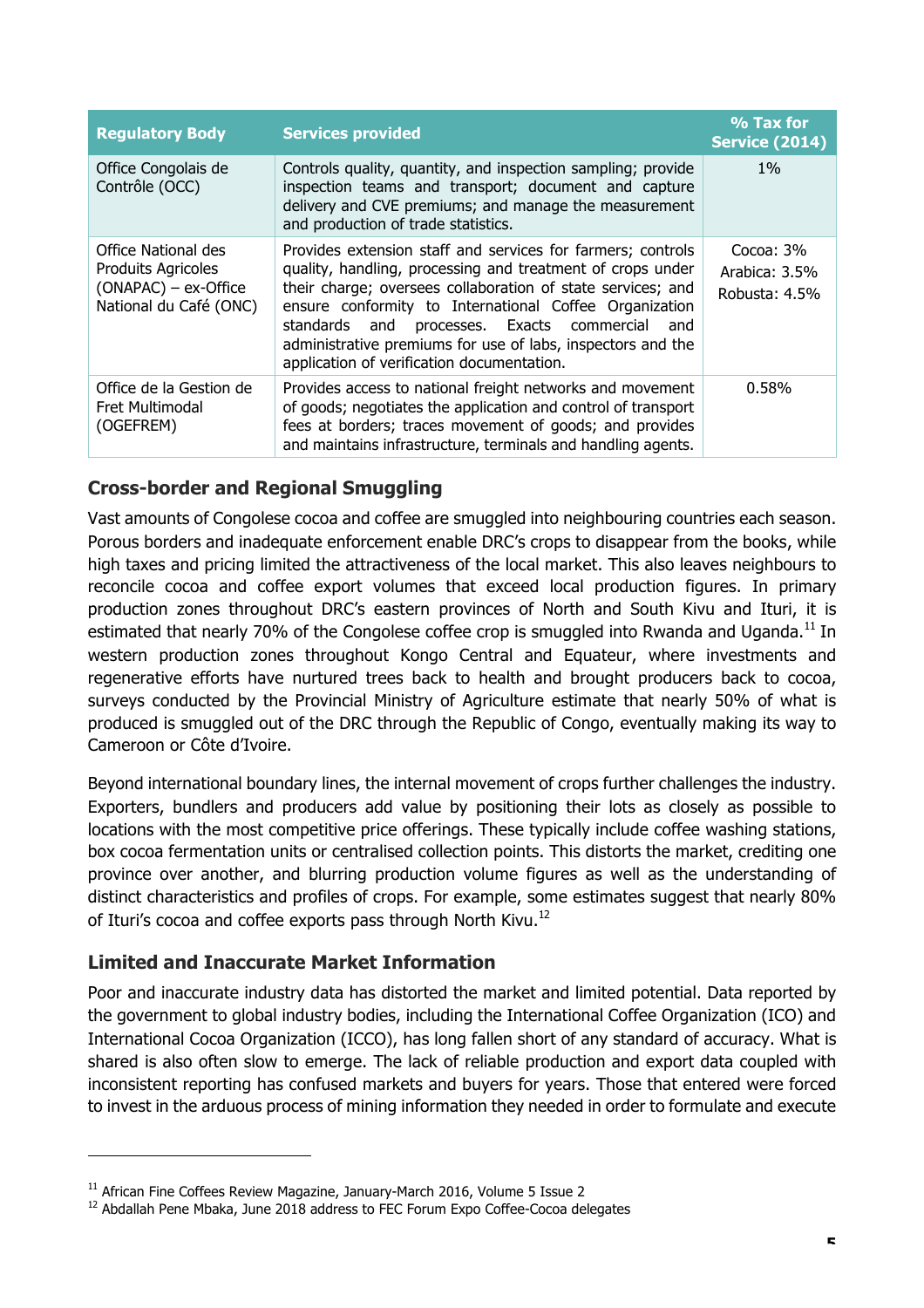sourcing strategies. Often, though, the lack of information and the costly process of data collection was enough to dissuade buyers completely.

# **Poor Market Perceptions of Congolese Coffee and Cocoa**

Commercial grade Congolese coffees have historically been traded at a Free on Board (FOB) discount of USD

0.12 to 0.70—the result of inconsistent preparation and quality from one shipment to the next, inadequate treatment and processing, and additional costs associated with what is required to receive and accept a lot from Congo.

# **Limited Facilities to Ensure Quality and Volume**

Congo's coffee and cocoa industry lacked the processes, systems, services, models and tools that support efficiency, quality, transparency and traceability – important industry standards common to other major producing countries.

Despite mandates and missions among DRC's abundance of regulatory bodies, for years, the private sector has taken the lead in supporting producers and investing in value addition on the production and treatment levels driving the transformation of DRC's cocoa and coffee sectors.

# **Emergence of Industry Collaboration**

In spite of increased buyer interest and improvements in volume and quality, exporters continued to face major obstacles preventing the Congolese coffee and cocoa sectors from realising their potential. Mindful of progress driven by investments and efforts on behalf of DRC's network of exporters, and seeking to leverage the strength of the market, exporters began to explore more systematically how they could organize and formalize efforts to promote a more favourable regulatory environment, sensible tax structure, and pro-growth business ecosystem that would foster competition and position DRC better within the regional and international market place.

ÉLAN RDC commissioned research to outline:

- 1) adverse effects of formal and informal taxation, including roadblocks;
- 2) return on investment associated with certification in DRC; and
- 3) perceptions of the Congolese coffee sector held by international traders and roasters.

This information was shared with industry players and helped to direct action.

Building on findings from research (in large part led by ÉLAN RDC) and the industry-wide call to action, cocoa and coffee stakeholders banded together, organizing working sessions on ways to strengthen their position and collective influence, and jointly address constraints faced by all, while still preserving space for exporters to operate independently in order to maintain their respective points of difference.

Given that most coffee and cocoa was exported from North Kivu, the primary focus for many actors was on groups representing the interests of exporters operating in zones throughout the Kivus—the same group that accounted for more than 80% of exports and whose voice would be one that regulators could not ignore.

"We have seen the beauty of diversity in an industry when each organization remains focused on its role yet brings its contributions to the table."

Kambale Kisumba Kamungele, President, Association des Exportateurs du Cacao Café de la RD Congo

(ASSECTED AND THE SECOND ASSECTED AND THE SECOND ASSECTED ASSECTED AND A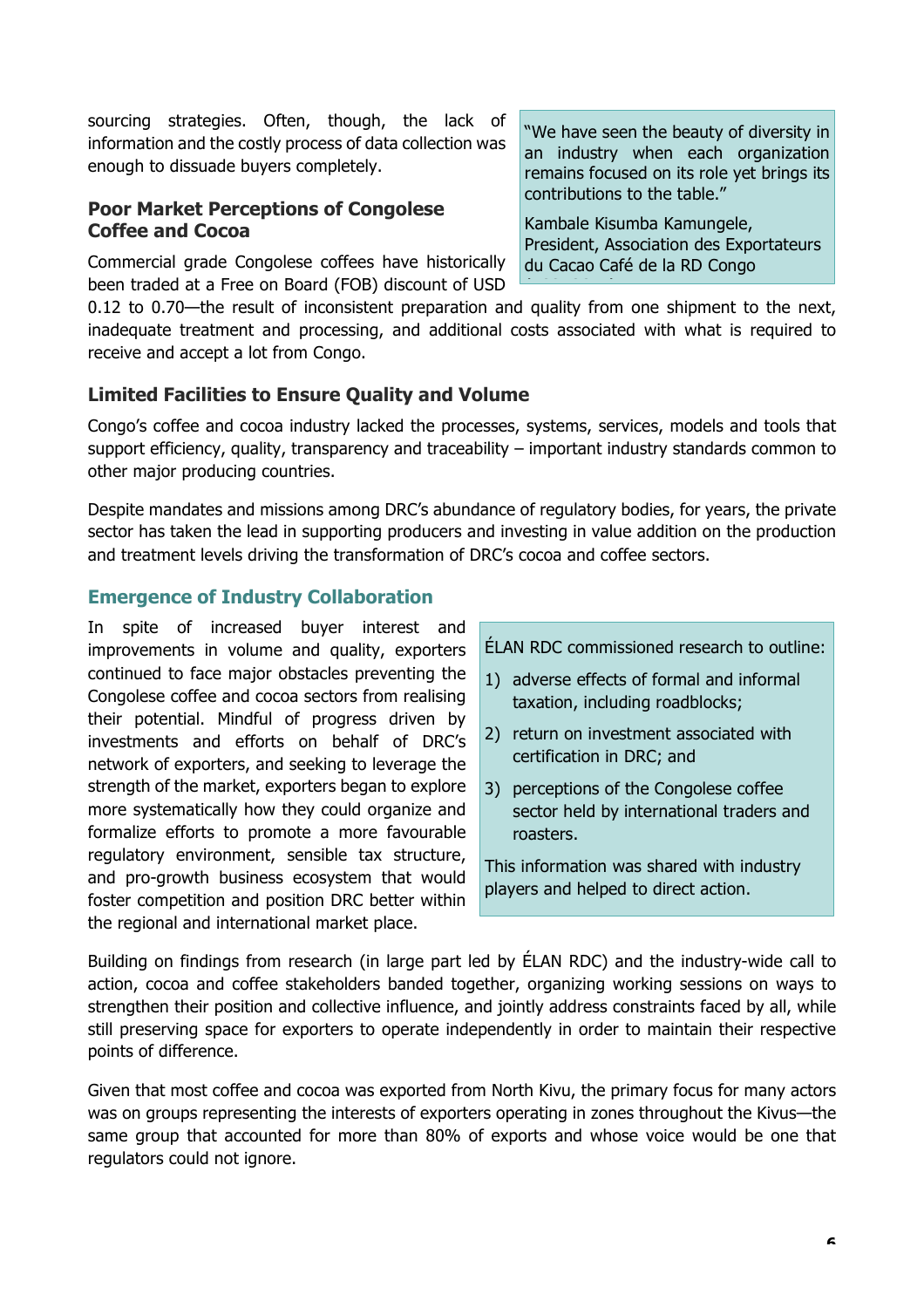The Bureau des Exportateurs Butembo Beni (BEBB) was initially formed in 2000 as a committee of Butembo-based exporters, expanding to include other major zones in 2005. After operating at provincial level for nearly 10 years, in 2015 BEBB became the Association des Exportateurs du Cacao Café de la RD Congo (ASSECCAF), with the aim of promoting positive change within the industry through negotiation rather than confrontation.

At the same time, other groups began to emerge, all representing exporter interests on a provincial level, but lacking the capacity to elevate the platform to the national level. Among those formed soon after ASSECCAF was the Goma-based Association des Exportateurs des Café de Goma (ASECAG). In addition, soon after the industry's successful lobbying effort which achieved marketopening and competition-sparking tax decreases, the previously inactive Comité Professionnel Café & Cacao, a unit of the Fédération des Entreprises du Congo (FEC) re-emerged, energized and keen to play a central role in representing member interests nationally. All of a sudden, the DRC went from a situation of no effective national industry associations to having two strong representatives, both capable of utilising their market influence and positive control of value chains to lobby for reforms.

# **DRC Cocoa and Coffee Industry Associations**

Four industry associations have emerged in the last few years as critical change agents for a more collaborative, inclusive and competitive Congolese coffee and cocoa industry. ÉLAN RDC has supported and collaborated with them all, helping to professionalize and organize industry groups. It has also supported advocacy and marketing efforts that resulted in more favourable regulatory and operating environments as well as stronger actual and perceived cocoa and coffee quality and prices.

## **ASSECCAF**

The **Association des Exportateurs du Cacao Café de la RD Congo (ASSECCAF)** was founded as the Bureau of Exporters of Butembo & Beni (BEBB), and formalized in 2015 following calls for a DRC-wide industry platform.

It operates with a mandate to defend the interests of specialty agricultural crop exporters (i.e. cocoa, coffee, papain, quinquina, rauwolfia, vanilla, etc.) and other market actors (i.e. cooperatives, industry foundations, financial institutions, transport and logistics operators, service providers, etc.). The group also promotes an improved business and regulatory environment with the goal of driving national, regional and international competitiveness.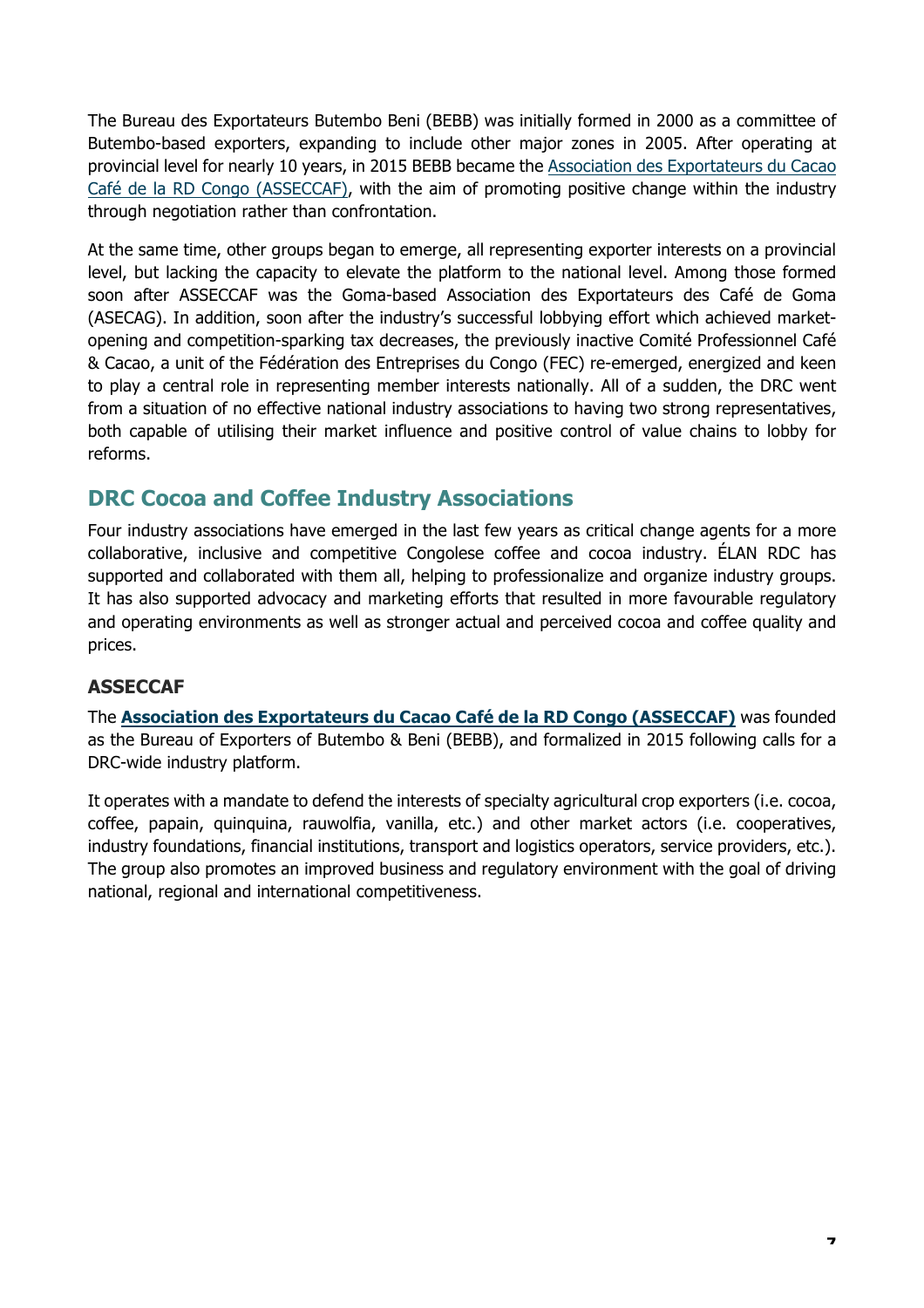#### **Figure 1. ASSECCAF: Evolution of the Industry Association**



#### Point of Contact: President, Kambale Kisumba Kamungele

Having proved its ability to build consensus and to guide stakeholder advocacy efforts leading to tax reform, ASSECCAF has made significant headway as an industry advocate for a more favourable business operating environment and promotion of the DRC as a reliable origin for buyers through presentations, participation and representation at provincial, national and international events.

As a testament to its value to the industry and its members, ASSECCAF has grown to 23 private sector members and 13 organizational partners – up from its 12 founding members.

#### **Comité Professionnel Café & Cacao/Fédération des Entreprises du Congo (FEC)**

A member-led association representing private sector actors throughout DRC's cocoa and coffee sectors, FEC is an industry umbrella association and authority focused on improving collaboration among associations, regulators and actors at each stage along the value chain, and promoting cocoa and coffee to and in export markets to ensure regional and international competitiveness.

Key Contributions to Date: The committee was instrumental in stakeholder organization, umbrella organization advocacy for reform, and intermediary representative for exporters to political leaders and regulatory bodies. In 2018, the first-ever Forum Expo du Café-Cacao was held by FEC in Kinshasa, with support from ÉLAN RDC to bring national and international stakeholders together.

Point of Contact (National): President, Emmanuel Rwakagara Nzungize

## **Femmes Congolaises dans le Café & Cacao (IFCCA)**

Formally established in 2017, with its members drawn from women throughout the public, private and non-profit sectors with interests in cocoa and coffee, IFCCA is the DRC's only industry-led association of women in cocoa and coffee. The association seeks to empower women with the knowledge and skills required to lead the industry's effort to bolster production and quality, while strengthening household economies and dynamics, and supporting increasingly integrated and equitable cocoa and coffee value chains. Now 600 strong, in just one year, IFCCA has surged in popularity and promise as it continues to develop its services and strategies to promote women and the important roles they play in cocoa and coffee.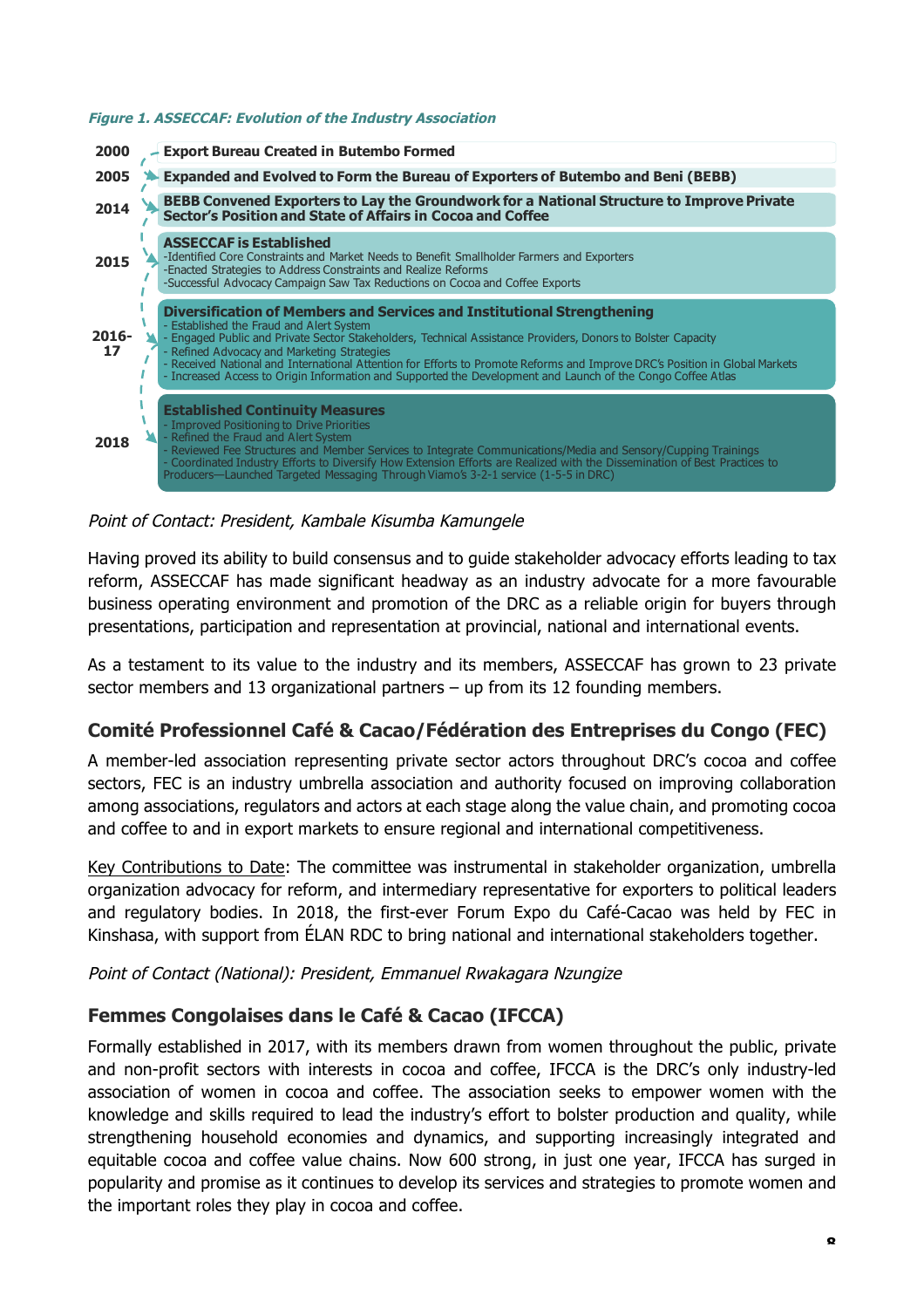Key Contributions to Date: With ÉLAN RDC support leading to the group's formation, development of strategic priorities, and execution of a wide range of activities, IFCCA successfully shifted the focus of women in coffee and cocoa to include women not just as farmers, but as leaders who have contributed and will continue to contribute to much more than a special interest group. IFCCA is taking the lead in promoting inclusion and integration, reaching more producers, reinforcing best practices, and serving as a key resource for buyers to enter and support growth of Congo's cocoa and coffee sectors. IFCCA has represented the DRC at major international events and recently launched a line of coffee products produced, treated, prepared and packaged exclusively by women.

Point of Contact: President, Julie Kamungele

# **African Fine Coffees Association DRC (AFCA DRC)**

Founded in July 2000, the African Fine Coffees Association (AFCA) is a regional non-profit, nonpolitical, member-driven association representing the coffee sectors in 12 member countries.

Key Contributions to Date: With technical assistance from ÉLAN RDC and other programmes, AFCA and its members have been instrumental in elevating the DRC's profile, bolstering visibility among AFCA's regional members, facilitating market linkages with the Colruyt Group and Starbucks, and bringing AFCA's Taste of Harvest to the DRC.

Point of Contact: President, Baudouin Michel

# **Industry Association Achievements**

Industry associations emerged as powerful bodies, convening stakeholders around a set of priorities that stimulated growth, promoted industry competitiveness, and encouraged more constructive and productive public-private sector relations.

## **Significantly Reduced Formal and Informal Taxes, Incentivizing Formal Trade**

Major tax reforms enacted in 2015 as a result of collective industry action resulted in significant reductions in operational and trade costs, incentivizing an increase in formal trade and greater investment in the DRC. Collective action is credited with the following, including ongoing efforts to improve the business operating environment:

• **Development and Execution of Tax Reform.** DRC cocoa and coffee markets were choked by the multitude of formal and informal taxes and administrative costs. Moreover, confusion between provincial and national regulations, disparity in fees and value for services provided, as well as the large number of regulatory agencies, inhibited efficiency and discouraged investment.

The execution of Decree 029 by the Ministry of Finance in late 2015 marked ASSECCAF's first successful campaign to achieve critical reforms. These included:

- $\circ$  the abolition of multiple taxes paid for services to multiple agencies, saving an estimated \$522 per container exported;
- o institution of new caps on taxes levied at the border by DGDA, DGRAD, OCC and OGEFREM on coffee, cocoa and other cash crops to 0.25% of FOB value; and
- $\circ$  establishment of two ministerial subcommittees to examine transaction costs and administrative burdens and introduce measures to improve processes.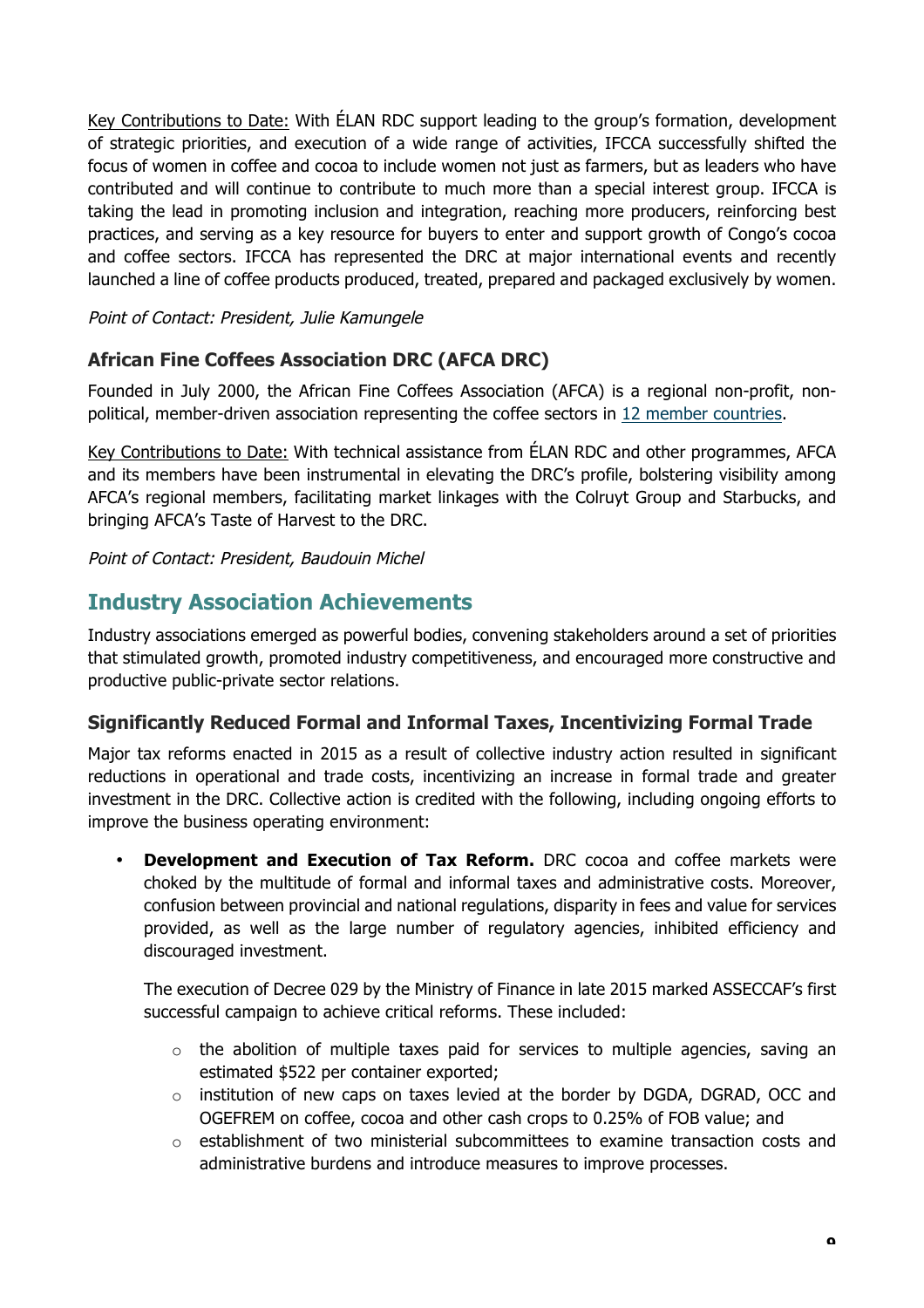While praised for realizing these positive changes, the fees charged by ONC (now ONAPAC), the entity imposing the highest rates, remained static at 4.5% for Robusta, 3.5% for Arabica and 3% for cocoa exports.

Despite the passage of Decree 029, in particular, Article 73, while newly instituted agricultural law decreased export taxes for coffee and cocoa from 14% to 10.5% for services rendered by multiple agencies at the border, exporters and operators remain challenged due to the lack of adherence to each element, ever-changing policies and regulations, and the ongoing practice of exacting multiple informal taxes and fees.

As ONAPAC taxes on Robusta, Arabica, and cocoa are still in force, collaboration among industry associations to reduce ONAPAC rates to 2%, as well as coordinated responses to new legislation that could nullify progress to date is an on-going effort.

- **Development and Launch of the Fraud and Alert System.** In order to combat fraud by formal and informal actors and build in accountability measures, ASSECCAF developed the Fraud and Alert System. The system was initially designed as a tool to pinpoint trouble spots and to highlight instances where government regulators unlawfully inhibit the flow of cocoa and coffee exports. However, ASSECCAF also aimed to use the tool to improve public-private cooperation in combating smuggling and informal taxation. ASSECCAF continues to maintain the system – helping to combat illicit flows, bring greater transparency and protect exporters.
- **Preserving Industry Gains:** In 2018, industry mobilized support and coordinated efforts to counter a government proposal that would have reassigned regulatory controls for several key specialty crops. Ultimately, the Ministry of Agriculture and Prime Minister struck down an attempted power grab by the OCC as it sought to assume control over the DRC's coffee and other crops. The result: ONAPAC maintains control of key crops such as coffee, tea, vanilla and others—preserving ground gained on tax reductions and improved public-private relations.<sup>13</sup>

## **Improving Market Information & Buyer Perceptions of Congolese Coffee & Cocoa**

Coordinated efforts to improve market perception, resulting in more buyers and better prices for Congolese cocoa and coffee, include the following:

**Collaborative coffee sector marketing** – putting actors on the map and key market data in the hands of buyers to support the buyer decision-making process. Having long been starved of information and shy of insights commonly available throughout other coffee growing markets, in 2017, Eastern Congo Initiative (ECI) and ÉLAN RDC teamed with industry leaders, coffee exporters and associations to design, develop and launch the **Congo Coffee Atlas**.

<sup>&</sup>lt;sup>13</sup> Prime Minister Bruno Tshibala letter No. 114 (February 13, 2018)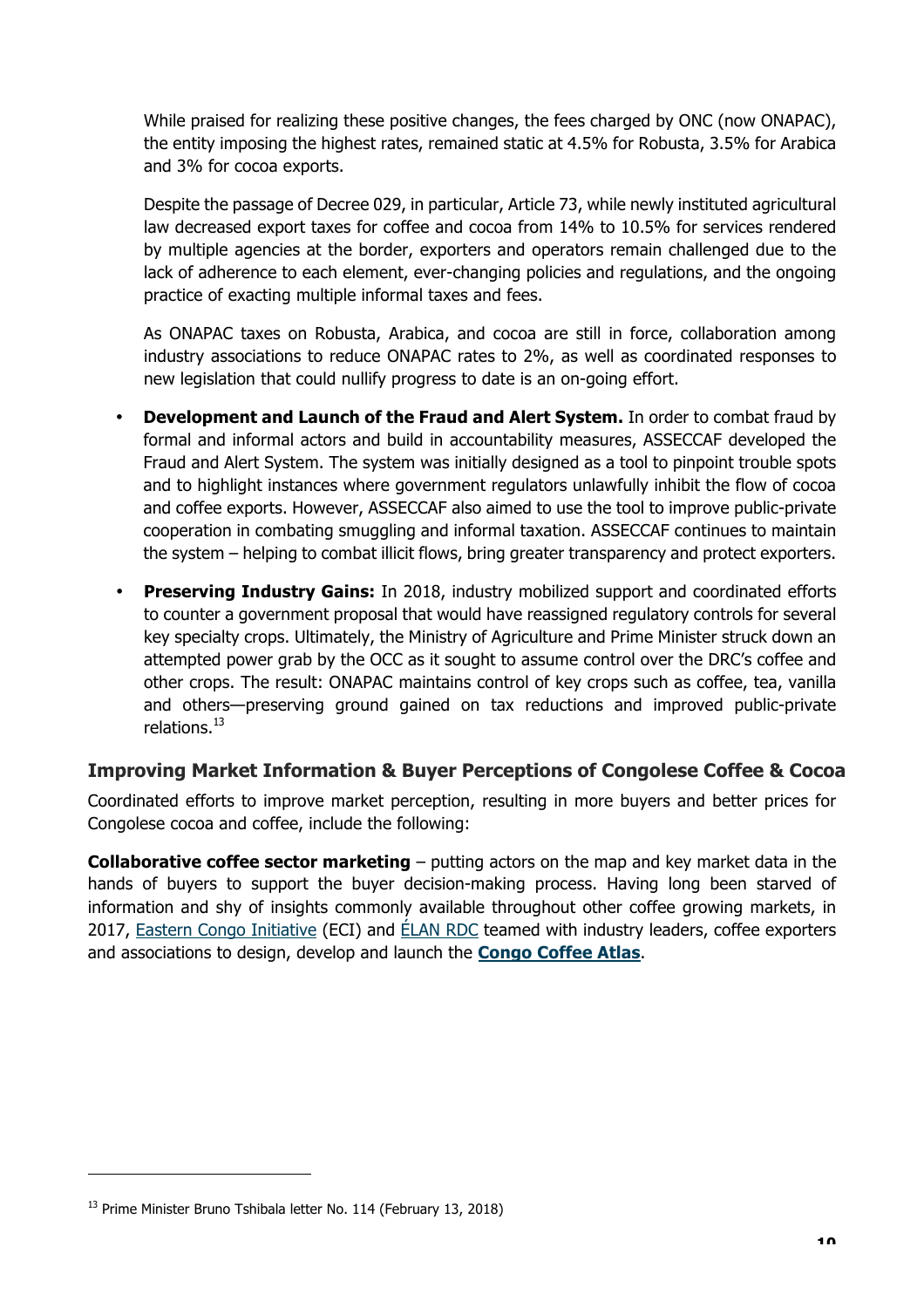The Congo Coffee Atlas is an online business intelligence tool that gives access to key market information and decisionmaking data for buyers, while reducing the time and cost associated with market entry, and establishing direct trade links with exporters and/or cooperatives. With information on zonal flavour profiles, characteristics, washing station locations, and exporter and producer profiles, the Congo Coffee Atlas puts critical decisionmaking information in the hands of buyers worldwide, and puts 23 exporters, 43,000



**Figure 2. A snapshot of the Coffee Atlas**

producers, and 94 washing stations on the map, dramatically improving buyer access to information and lowering barriers to market entry.

**Tip the Farmer**. ÉLAN RDC's specialty crops team worked with leading roasters Bean There Coffee Co. and Motherland Coffee Co, traders Olam Specialty Coffee and exporters Virunga Coffee Co. to create Tip the Farmer. This initiative brings partnerships framed around greater traceability to life, and aligns well with the increased availability and flow of information throughout the value chain. It fosters greater trust through transparency and allows consumers to, quite literally, tip the producer who grew the coffee they love.

**Streamlining Entry and Origin Visits**. In an effort to simplify buyer travel to and from the DRC, industry associations and the Government collaborated to ease entry, exit and movement by securing government endorsements designed to streamline visa issuance. This enables buyers to meet more easily with prospective suppliers and exporters and to access government officials.

**National and International Events**. Participation at international events and holding of national events have served to highlight purchasing opportunities. These include:

**1. Saveur du Kivu (SduK)**. Held each May/June, and soon to celebrate its fifth year, the country's premier specialty coffee cupping event has attracted new and return buyers of all sizes, including: Allegro Coffee Company, Atlas Coffee Importers, Counter Culture Coffee, Higher Grounds Trading Co., Kivu Coffee, Olam Specialty Coffee, Peet's Coffee, Starbucks, Strauss Coffee, Tropicore, Twin Trading and others.

The 4<sup>th</sup> Annual Saveur du Kivu was held in Bukavu, South Kivu from 11-13 June 2018. It was jointly organized by the DRC's National Ministry of Agriculture, the Provincial Government of South Kivu, international buyers, ASSECCAF and IFCCA, alongside a consortium of international organizations and local public and private sector actors. Participants convened to celebrate progress and outline a collective vision for a more productive, consistent, inclusive and competitive Congolese coffee sector. The next event is scheduled for 10-12 June 2019.

The 2018 cupping competition saw an increase in qualified coffee samples, up from 30 in 2016 to over 70 in 2018, indicating that exporters' efforts to improve producer and cooperative understanding and adherence to industry protocols is heading in the right direction. The cupping competition was led by Cup of Excellence's Paul Songer, who was joined by key leaders from World Coffee Research, African Coffee Roasters, La Bohème Café,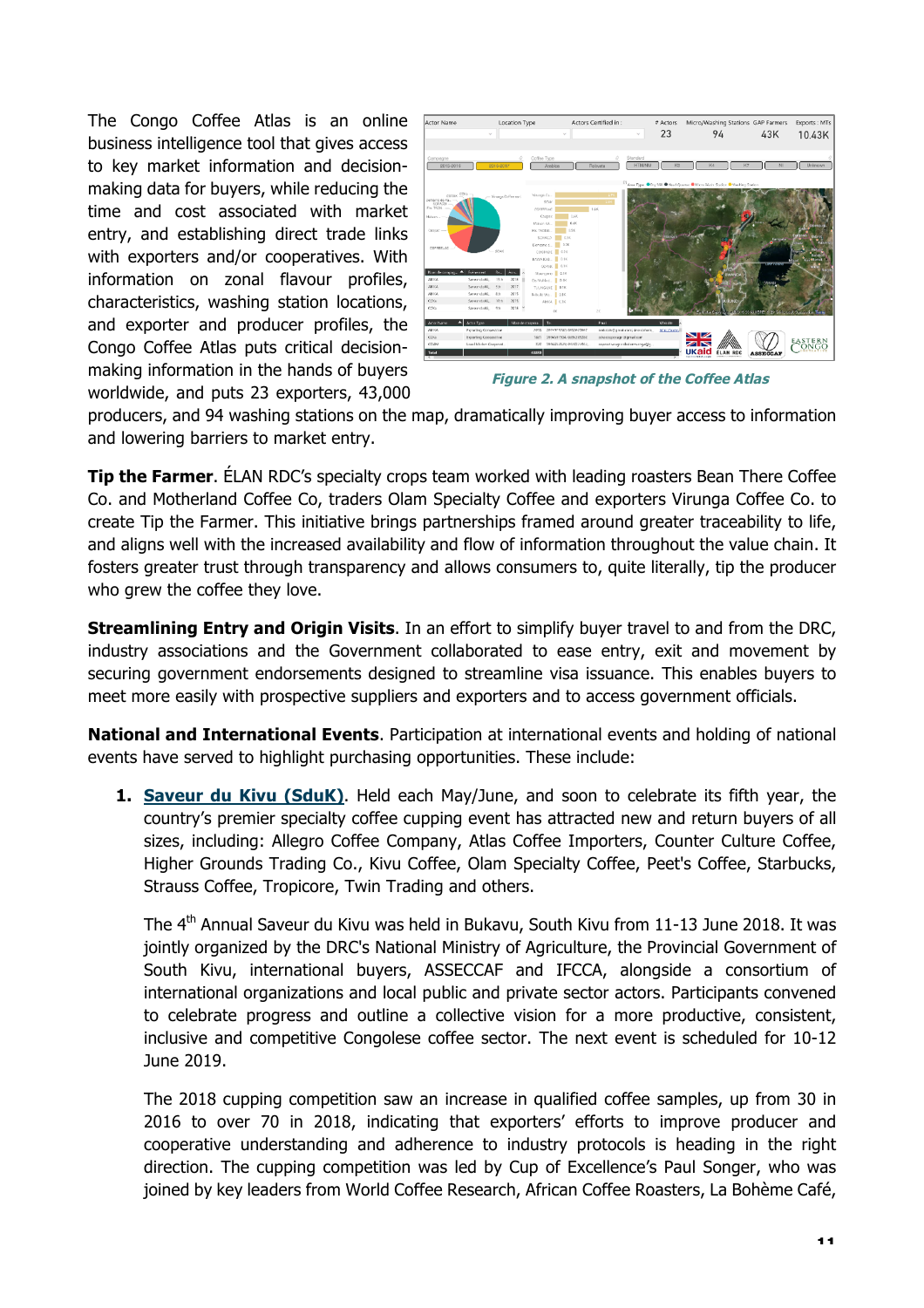Peet's Coffee, Counter Culture, Higher Grounds Trading Co., and others. In addition, key leaders from Let Sequoia, Twin and Starbuck's were on hand to preview coffees from the top ten finalists for themselves.

Concurrent with the coffee tasting ("cupping") competition, both days featured supply chain workshops, covering the Congo Coffee Atlas, supply chain traceability systems currently being rolled out with ÉLAN RDC partners, and insights from IFCCA and ASSECCAF.

New for 2018, coffee producers, cooperatives and local businesses working in or otherwise linked to the specialty crops sector participated in the first-ever Congolese Coffee and Culture Exposition.

- **2. African Fine Coffees Association (AFCA) Annual Conference.** In 2018, the annual event brought together nearly 1,000 industry experts, coffee buyers, service providers and government officials from around the world, representing a prime opportunity for ASSECCAF, IFCCA and the AFCA DRC Chapter to:
	- 1) launch the interactive Congo Coffee Atlas display at the joint IFCCA, ASSECCAF, AFCA DRC booth;
	- 2) engage actors from throughout the coffee value chain to contribute to the restoration of the DRC's image as a reliable origin from which to source; and
	- 3) connect exporters and international buyers who not only made contacts, but reported new linkages and sourcing agreements.

During the sessions, ASSECCAF, IFCCA and the AFCA DRC Chapter worked with partners to organize the following:

- 1) The Café Africa RDC (Producers/Exporters/Buyers) Breakfast;
- 2) The AFCA DRC Chapter Members / DRC Stakeholders Meeting;
- 3) IFCCA placement on the agenda for the Gender and Youth Luncheon;
- 4) The first joint Saveur du Kivu Steering Committee Meeting; and
- 5) Agenda placement for the AFCA Sustainability Forum where ASSECCAF was invited to offer closing remarks for the Global Coffee Platform session.
- **3. Taste of Harvest DRC 2018**. On the heels of their coordinated and sustained lobbying activities, ASSECCAF and AFCA DRC successfully reached terms with the board of the African Fine Coffee Association (AFCA) to bring its premier specialty coffee cupping competition to the DRC. Taste of Harvest (TOH) DRC was held in Goma from January 10-12, and resulted in DRC's first ever specialty coffee international buyer auction.

Presided over by Head Judge Nestor Nizigiye and a team of three judges, the group cupped 22 qualified samples from throughout North and South Kivu. Once concluded, the presentation of finalists and awards were given to groups who had submitted samples many of whom were members of either ASSECCAF, IFCCA or both.

This is yet another example of associations taking the lead to further demonstrate their everimproving prowess as advocacy and marketing experts working on behalf of their members.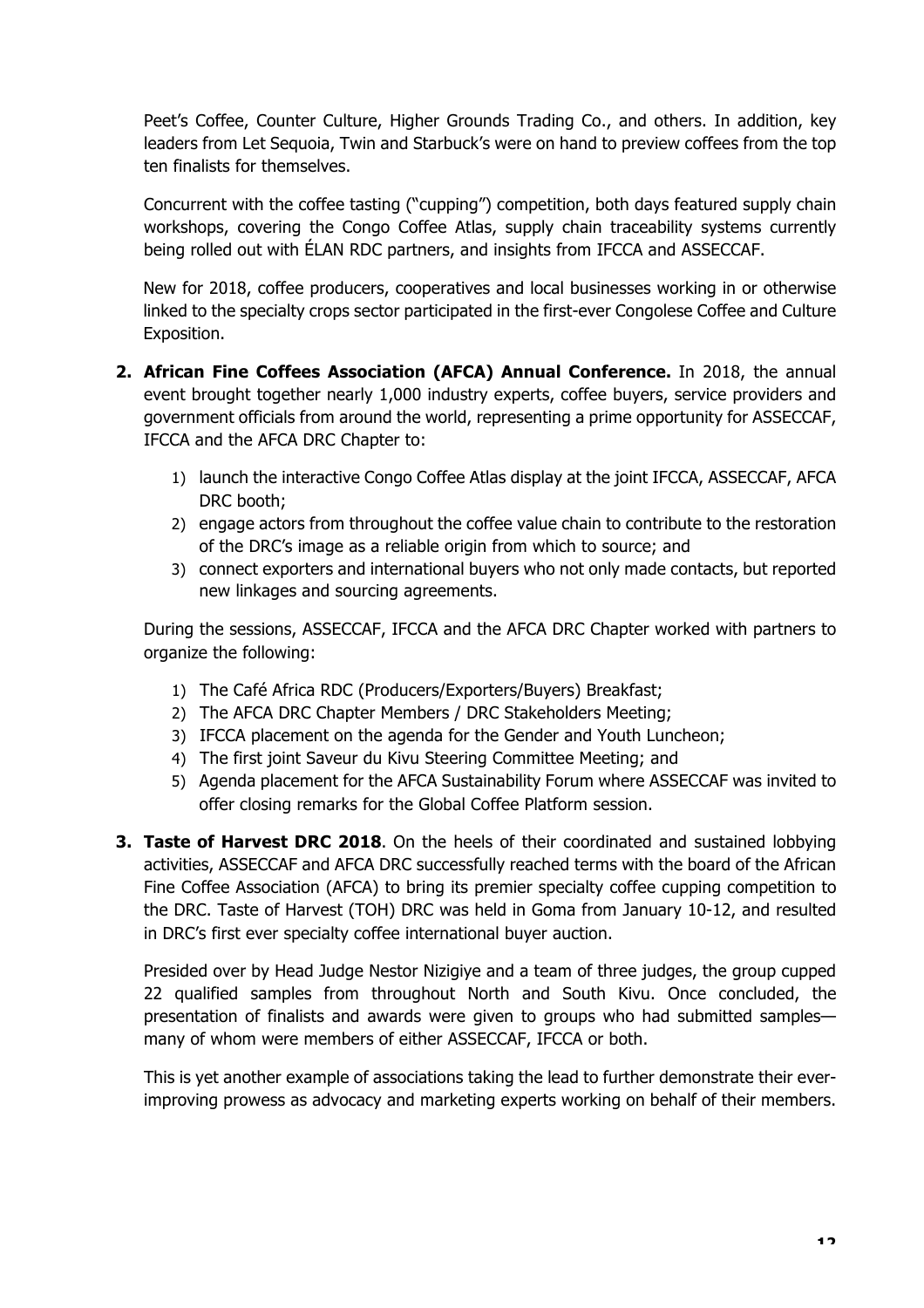**4. International Coffee Day Exhibitions**. Marking the occasion every  $1<sup>st</sup>$  October, DRC's public and private sectors join industry associations, technical assistance providers, investors and donors to celebrate progress.

Marking the occasion for 2018, led by what was then ONC and IFCCA, and joined by technical assistance providers, stakeholders throughout the value chain convened as a unified front to discuss progress, address challenges, and articulate pathways for increased coordination and collaboration.



IFCCA coffees on display.

- **5. Forum Expo du Café-Cacao**. First held in June 2018 and scheduled again for May/June 2019, the Fédération des Entreprises du Congo (FEC) Coffee and Cocoa Forum Expo brings provincial, national and international leaders from the public and private sectors together to discuss policy, progress and prospects for the DRC's cocoa and coffee markets.
- **6. Other Events**. Others frequented by Congolese coffee and cocoa industry leadership include Specialty Coffee Association (SCA) events in North America and Europe, as well as the World Cocoa Foundation (WCF) Annual Partnership Meetings.

#### **Industry Investment to improve quality and yield**

Increased coordination and competition within the industry has resulted in more resources being invested in assets that support producers and bolster the quality and quantity of their produce.

- **Production Standards and Value Addition Takes Root:** Driving the proliferation and adoption of value-adding treatment and processing equipment, between 2011 and 2018, the number of coffee washing stations increased from just seven to over 100, and the number of box fermentation units constructed by exporters for use by producers increased to 22 between 2014 and 2018.
- **Harnessing Technology** to realize industry-wide collaboration and adoption of best production practices — Viamo 3-2-1. Building on industry-wide efforts to increase access to information, in partnership with ÉLAN RDC and Viamo's 3-2-1 service (1-5-5 in DRC), industry associations, exporters and agronomists developed pre-recorded messages and decision trees tailored to best practices in cocoa and coffee production and post-harvest treatment and handling.

In an effort to bolster public and private sector extension services, industry teamed with Vodacom to offer free on-demand advice via Viamo to a national network of over 12 million subscribers.

• **Ensuring Alignment with Global Standards and Developing the Good Agricultural Practices for Cocoa (GAP) Framework for Congo:** Led by ECI, with support from public, private and technical assistance experts, industry teamed to benchmark global standards,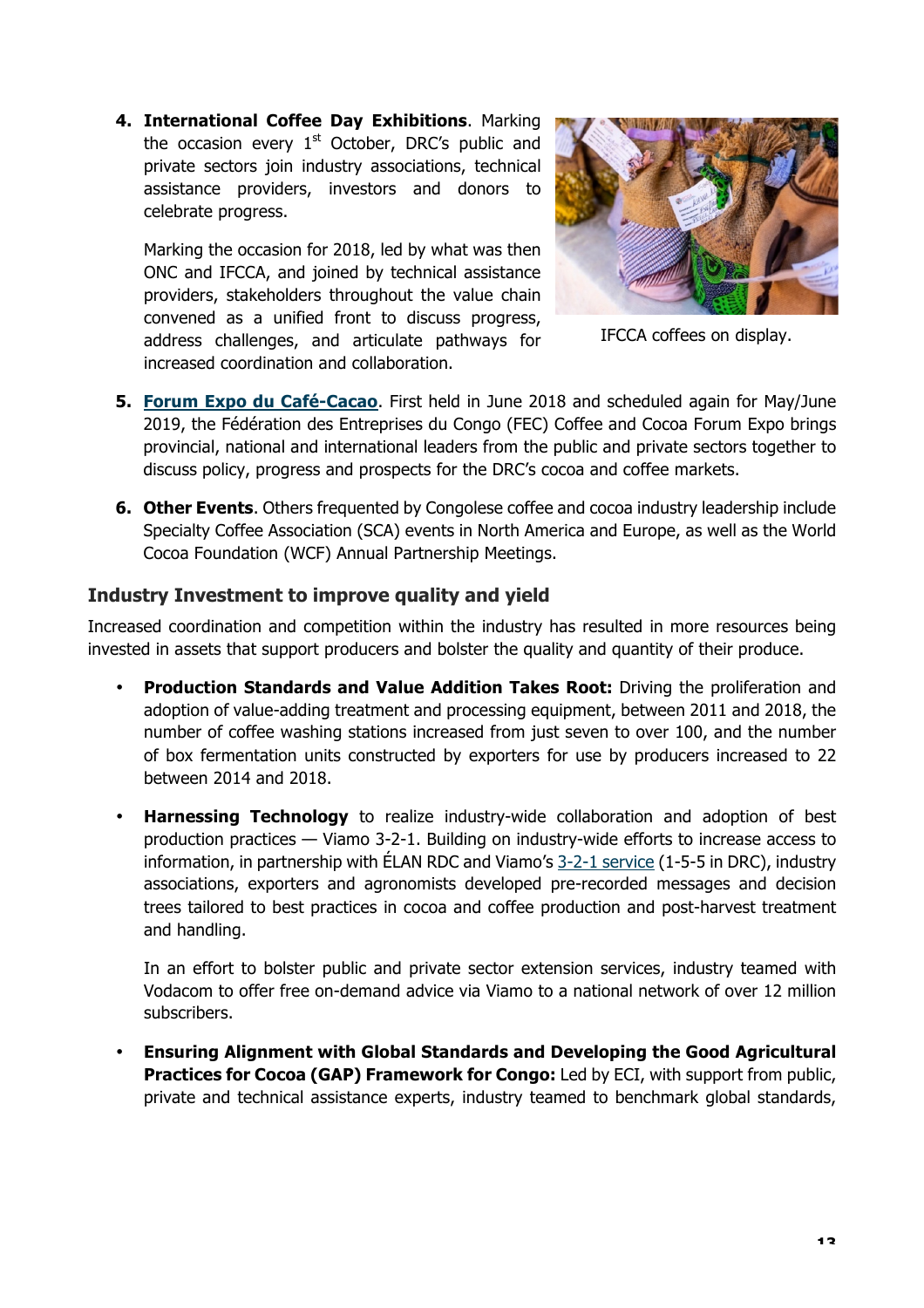assess commonly employed practices throughout cocoa growing zones in DRC, develop a GAP framework for cocoa producers and stakeholders.<sup>14</sup>

# **Conclusion**

In recent years, cocoa and coffee industry associations have emerged, become more professional, and increased in prominence in the DRC. As they have done so, so too has the Congolese cocoa and coffee industry. Though development is a continued pathway – and the DRC cocoa and coffee industry requires ongoing support to advance – industry associations are now well positioned to continue to lead the charge in the DRC. Reform, innovation and investment led by industry associations and their members, with support from ÉLAN RDC, signal that not only is the DRC open for business, but it is an increasingly attractive place to do so.

"Now more than ever before, more buyers around the world know about Congo, its quality, and reliability as a coffee origin."

Andreas "Andy" Nicolaides, Coffeelac

<sup>&</sup>lt;sup>14</sup> Sample of Cocoa GAP Experts:

<sup>(1)</sup> Public sector:

Pèche et Elevage (AGRIPEL), Office National du Café (Beni and Bukavu);

<sup>(2)</sup> Exporters and Cooperatives: ESCO-Kivu, Socièté de Commerce et d'Agriculture du Kivu (SCAK), Compagnie des Produits Agricoles des Kivus (COPAK), Solidarité Coopérative Agricole du Congo (SOCOAC);

<sup>(3)</sup> Cocoa Processors and Buyers: Theo Chocolate, Mars Inc., LUSH Cosmetics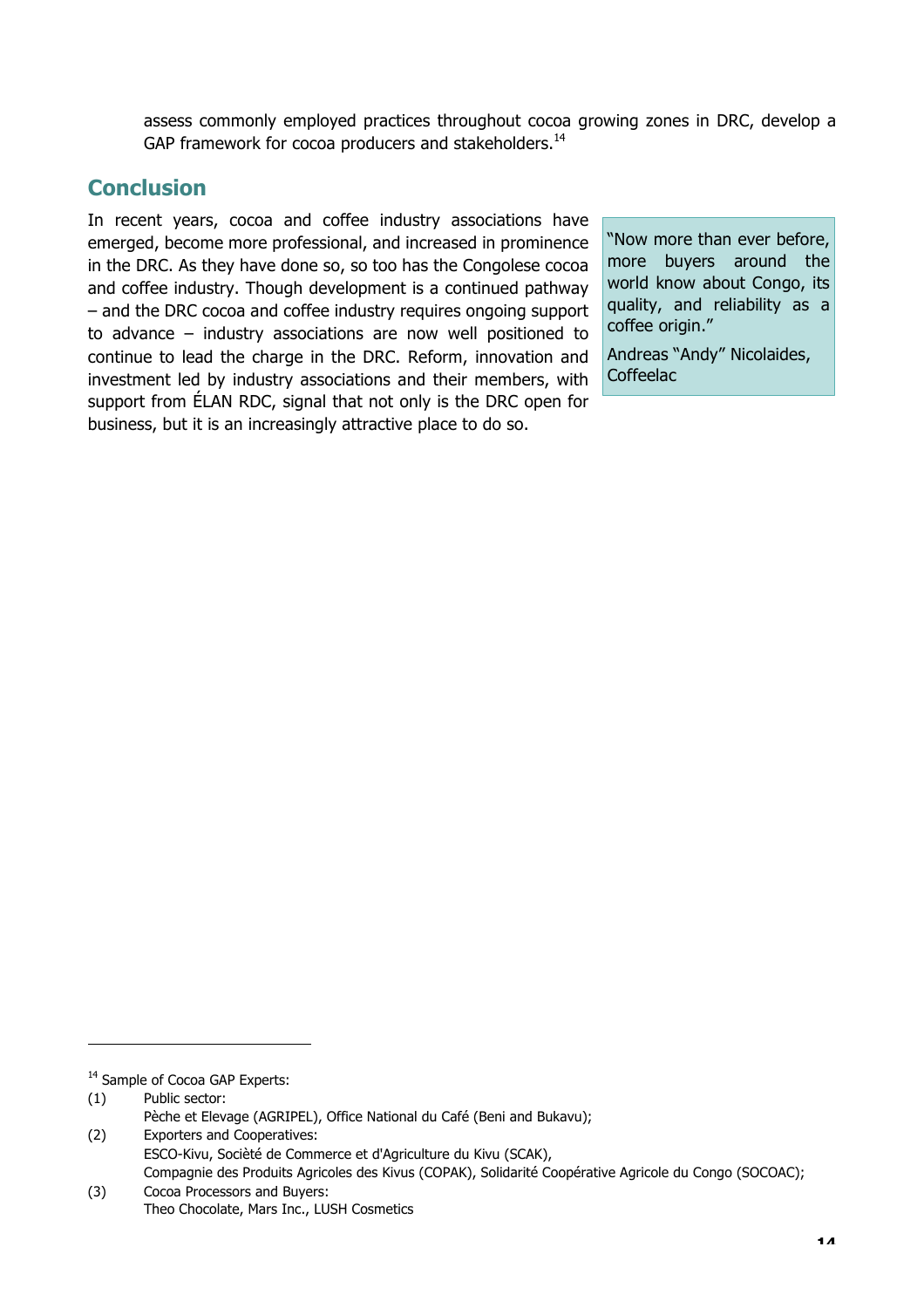# **ÉLAN RDC**

 $E$ LAN RDC is a five-year, £50m market development programme funded by the UK Government (UKAid) and implemented by Adam Smith International (ASI). It aims to raise the incomes of 1.7 million low income people in the Democratic Republic of the Congo (DRC) by tackling constraints that are holding poor people back from entering, or benefiting from, markets. We apply a systems approach to improving the way the private sector works to achieve far-reaching, sustainable change.

#### **The Cocoa and Coffee Sector Strategy**

In partnership with local, national, and international public and private sector actors, ÉLAN RDC's Specialty Crops sector works with stakeholders throughout DRC's cocoa and coffee sectors to improve quantity, quality, consistency and competitiveness. ÉLAN RDC has also collaborated with and supported industry associations to professionalize and to advocate for reform.

At each level, from smallholder farmers to exporters, activities seek to support actors and realize lasting market systems changes through the following:

- **Production Level Improvements:** promotion of increased smallholder farmer access to training in Good Agricultural Practices (GAP), the introduction of certification, and adoption and adherence to common standards in order to demonstrate DRC's short- and long-term ability to achieve and maintain cocoa and coffee quality and volume standards.
- **Treatment and Processing:** cocoa and coffee partnerships tie these two critical stages together. On the treatment and processing level, ÉLAN RDC supports the development, integration and proliferation of value-adding equipment (e.g. box fermentation units, drying tables, washing stations, pulpers, etc.). Interventions on this level aim to bring DRC's cocoa and coffee value chains in line with the tools, equipment, processes and operational models that are common throughout other major growing origins.
- **Unlocking Finance:** Facilitating linkages and market entry or expansion for traditional financial institutions and social impact lenders as a means to access tools tailored to cooperative and exporter needs to support growth and mitigate risk. Activities and partnerships seek to diversify the number, type and scope of investments and investors, encourage increased engagement with existing and prospecting of potential clients, and elevate the number of creditworthy actors throughout the cocoa and coffee value chains.
- **Advocating for an Improved Regulatory Environment:** supporting advocacy resulting in a favourable export tax structure, convening and supporting actors, and fostering greater levels of private sector and public-private collaboration to promote a pro-growth business ecosystem that effectively manages the cocoa and coffee sectors nationally.
- **Marketing:** Seeking to bring industry together to market more effectively and promote the DRC brand, boost visibility for actors on all levels and at each point throughout the cocoa and coffee value chains, instil confidence in the market as a reliable origin from which to source, and encourage trust through transparency by increasing the flow and quality of information and communication locally, nationally and internationally.